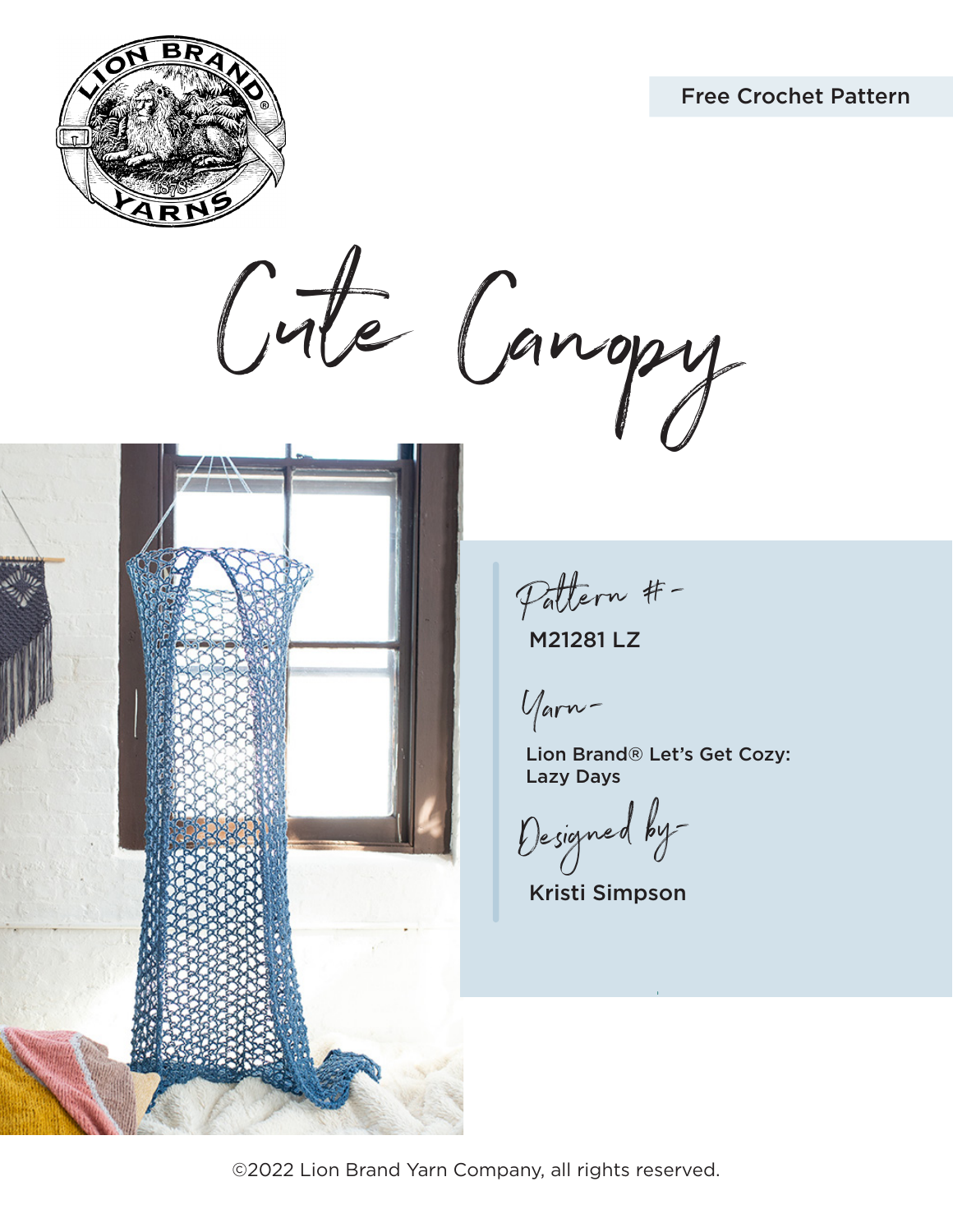# **SKILL LEVEL –** EASY

# **SIZES**

**Finished Diameter** About 19 in. (48.5 cm) **Finished Length** About 75 in. (190.5 cm)

# **MATERIALS**

- LION BRAND® LET'S GET COZY LAZY DAYS (Art. #141) #107 Bluebell 6 balls
- LION BRAND® crochet hook size J-10 (6 mm)
- LION BRAND® large-eyed blunt needle

### **ADDITIONAL MATERIALS**

19 in. (48.5 cm) diameter metal ring

## **GAUGE**

Exact gauge is not essential for this project.

### **NOTE**

Canopy is worked back and forth in rows from the lower edge upwards, then joined to ring when working the last rnd.

# **CANOPY**

Beg at lower edge, ch 181.

**Row 1 (RS):** Sc in 10th ch from hook (9 skipped ch count as 3 base ch, dc, ch 3), ch 3, sk next 2 ch, dc in next ch, \* ch 5, sk next 5 ch, dc in next ch, ch 3, sk next 2 ch, sc in next ch, ch 3, sk next 2 ch, dc in next ch; rep from  $*$  across  $-$  you will have 30 dc, 15 sc, 14 ch-5 sps, and 30 ch-3 sps in this row.

**Row 2:** Ch 8 (counts as dc, ch 5), turn, sk first 2 ch-3 sps, dc in next dc, ch 3, sc in next ch-5 sp, ch 3, dc in next dc, \* ch 5, sk next 2 ch-3 sps, dc in next dc. ch 3, sc in next ch-5 sp, ch 3, dc in next dc; rep from \* to last ch-3 sp and beg ch-sp, ch 5, sk next ch-3 sp, sk last sc, sk next 3 ch, dc in next ch – 30 dc, 14 sc, 15 ch-5 sps, and 28 ch-3 sps.

**Row 3:** Ch 6 (counts as dc, ch 3), turn, sc in first ch-5 sp, ch 3 , dc in next dc, ch 5, sk next 2 ch-3 sps, dc in next dc, \* ch 3, sc in next ch-5 sp, ch 3, dc in next dc, ch 5, sk next 2 ch-3 sps, dc in next dc; rep from \* to beg ch-sp, ch 3, sc in beg ch-sp, ch 3, sc in 3rd ch of beg ch-8 – 30 dc, 15 sc, 14 ch-5 sps, and 30 ch-3 sps.

**Row 4:** Ch 8 (counts as dc, ch 5), turn, sk first 2 ch-3 sps, dc in next dc, ch 3, sc in next ch-5 sp, ch 3, dc in next dc, \* ch 5, sk next 2 ch-3 sps, dc in next dc. ch 3, sc in next ch-5 sp, ch 3, dc in next dc; rep from \* to last ch-3 sp and beg ch-sp, ch 5, sk next ch-3 sp, dc in 3rd ch of beg ch-6 – 30 dc, 14 sc, 15 ch-5 sps, and 28 ch-3 sps.

**Rows 5-90:** Rep Rows 3 and 4 for a total of 90 rows.

Do not fasten off.

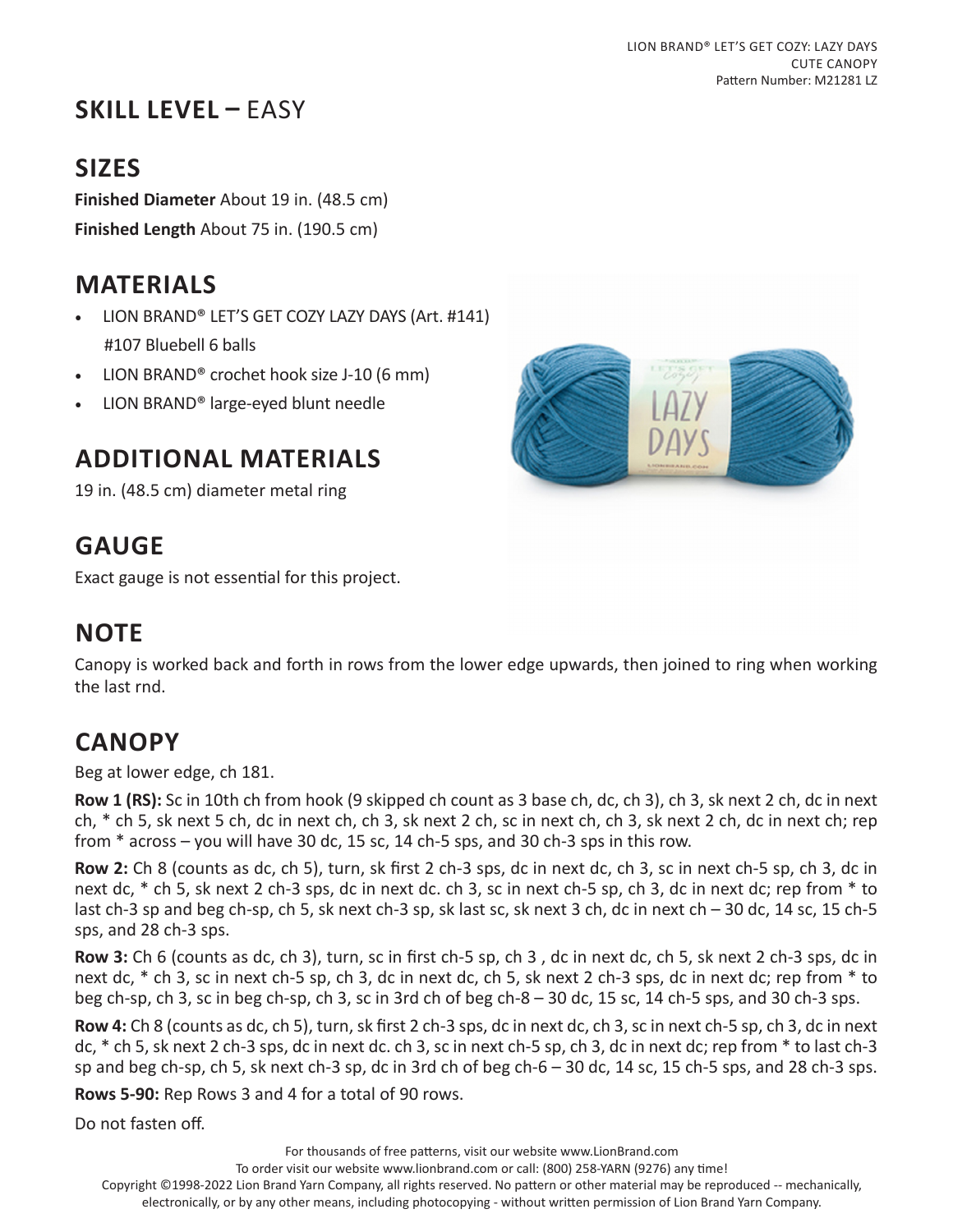#### *Edging*

**Rnd 1 (WS):** Ch 3, do not turn, work dc evenly spaced along side edge of piece; working along opposite side of foundation ch, 3 dc in ch at base of first dc of Row 1, dc in each ch across to ch at base of last dc of Row 1, 3 dc in last ch; work dc evenly spaced along next side edge of piece (try to work the same number of dc along this side edge as along first side edge), do not work along top edge of Canopy; turn so that RS is facing you, bring beg ch-3 of this rnd around to meet last st; join with sl st in top of beg ch-3 forming top of Canopy into a circle.

#### *Join Canopy to Ring*

**Rnd 2 (RS):** Hold metal ring inside top circle of Canopy; working along top edge of Canopy, bring hook in front of metal ring, sc in first dc, ch 5 and bring hook behind ring, sc in next ch-5 sp, ch 5 and bring hook in front of ring, \* sc in next dc, ch 5 and bring hook behind ring, sc in next sc, ch 5 and bring hook in front of ring, sc in next dc, ch 5 and bring hook behind ring, sc in next ch-5 sp, ch 5 and bring hook in front of ring; rep from \* to last dc, sc in last dc; sl st in first sc, do not turn; working down side edge of canopy, \* ch 5, sk next st, sl st in next st; rep from \* down side edge, along lower edge, and up next side edge, do not continue along top edge; join with sl st and fasten off.

# **FINISHING**

Weave in ends.

#### *Hanging Loop*

Cut five 20 in. (51 cm) lengths of yarn.

Mark 5 points evenly spaced around ring.

At each point, wrap one yarn length around ring, then knot.

Bring free ends of ties to center above ring and tie into a loop.

Wrap another length of yarn around base of loop to hide ends.